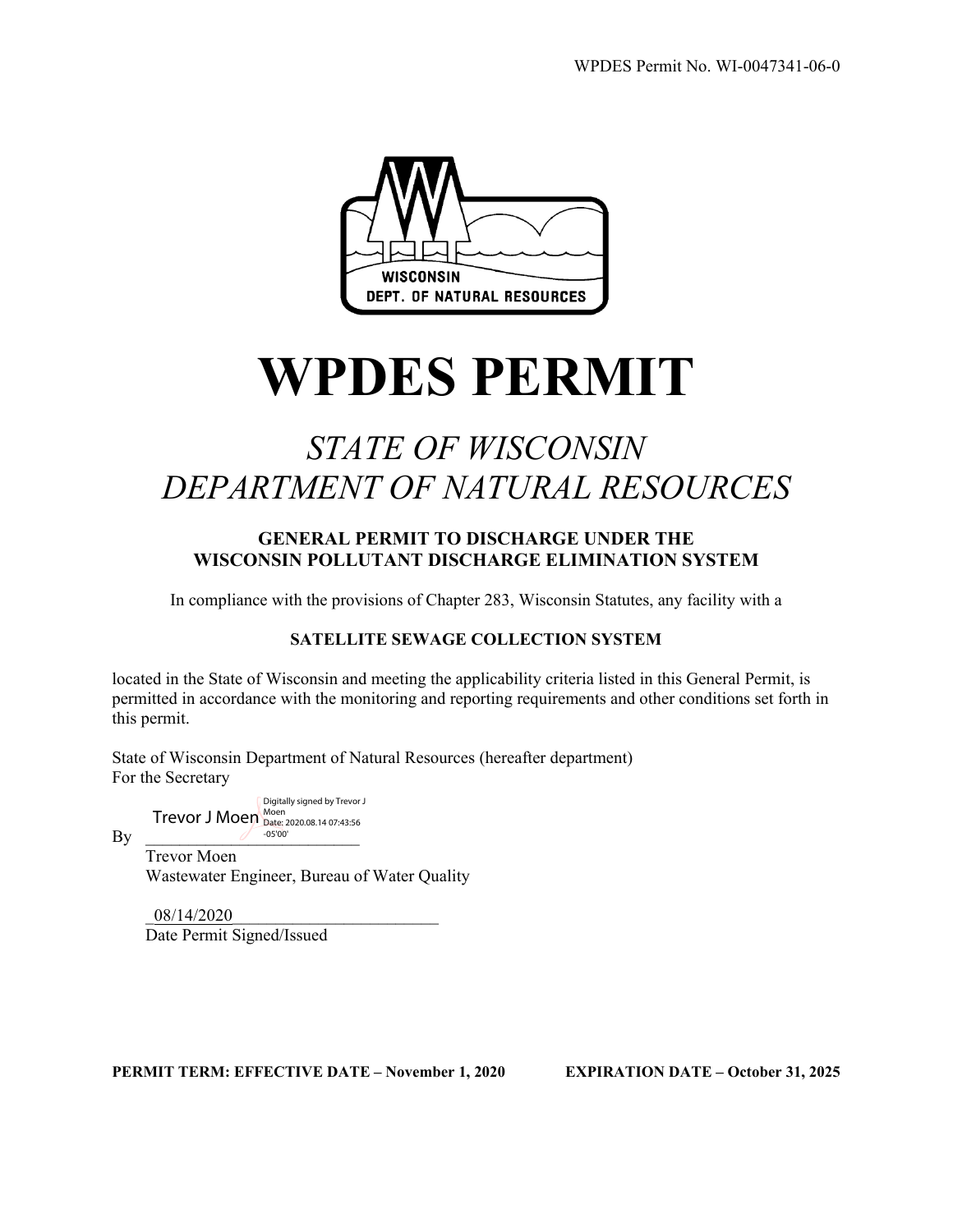# **TABLE OF CONTENTS**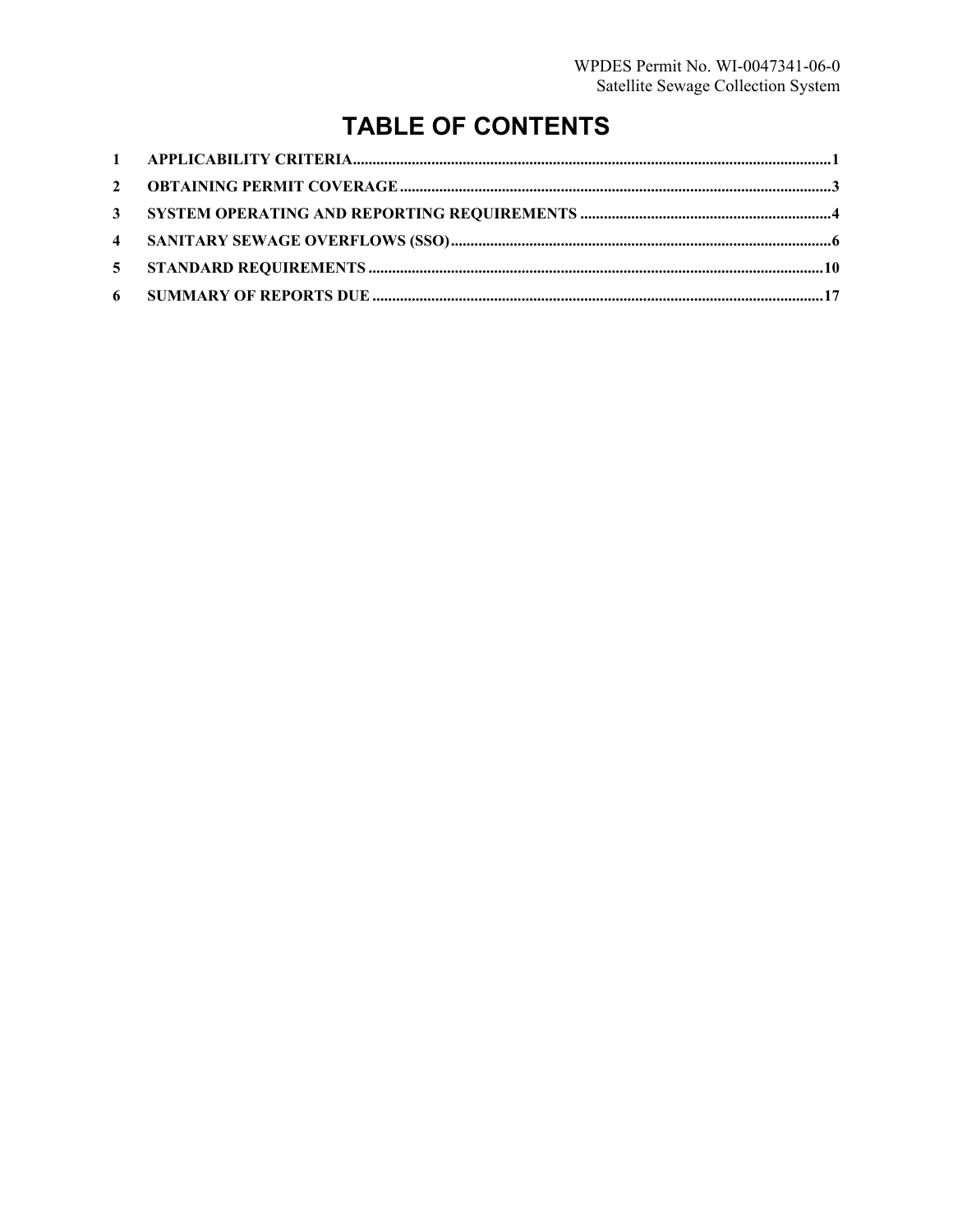# **1 Applicability Criteria**

# **1.1 Facilities Covered**

This permit is applicable to satellite sewage collection systems as defined under s. NR 205.03(31r), Wis. Adm. Code within the State of Wisconsin that meet all the following conditions:

- The satellite sewage collection system collects and conveys only domestic wastewater as defined in s. NR 205.03(14), Wis. Adm. Code, or municipal wastewater as defined in s. NR 205.03(19), Wis. Adm. Code;
- The satellite sewage collection system is owned and operated by a municipality as defined in s.  $283.01(7)$ , Wis. Stats or a person as defined in s.  $283.01(11)$ , Wis. Stats.; and
- The permittee submits a complete and timely Notice of Intent (NOI) to the department in accordance with Section 2 and the permittee receives a letter from the department granting them coverage under this general permit.

All municipally owned satellite sewage collection systems shall be operated under the authorization of this general permit or an individual WPDES permit issued by the department. The department may require privately-owned satellite sewage collection systems to be operated under the authorization of this general permit if the department determines that this permit is necessary to assure compliance with the requirements in ch. NR 210, Wis. Adm. Code pursuant to s. NR 210.20, Wis. Adm. Code.

# **1.2 Facilities Not Covered**

The facilities or activities listed in this section are not applicable to this general permit and may require application under another general or individual WPDES permit. The following facilities or activities are not applicable to this general permit:

- Sanitary sewer overflows (SSOs) are not authorized by this general permit and are prohibited from satellite sewage collection systems covered under this general permit. If an SSO does occur from a satellite sewage collection system covered under this general permit, please follow the SSO reporting procedures in Section 4.
- Building sewers or drain systems associated with individual buildings or private residences unless the department determines that this permit is necessary to assure compliance with the requirements in ch. NR 210, Wis. Adm. Code pursuant to s. NR 210.20, Wis. Adm. Code.
- Sewage collection systems owned and operated by the same entity as the publicly-owned treatment works or privately-owned domestic sewage treatment works covered under another WPDES permit.
- Satellite sewage collection systems covered under an individual WPDES permit.
- Industrial wastewater collection systems associated with an industrial wastewater treatment or pretreatment facility. However, this general permit may apply to private interceptor main sewers at industrial facilities that convey sanitary or domestic wastewater to a municipally owned sewage collection system if the department determines that this permit is necessary to assure compliance with the requirements in ch. NR 210, Wis. Adm. Code pursuant to s. NR 210.20, Wis. Adm. Code.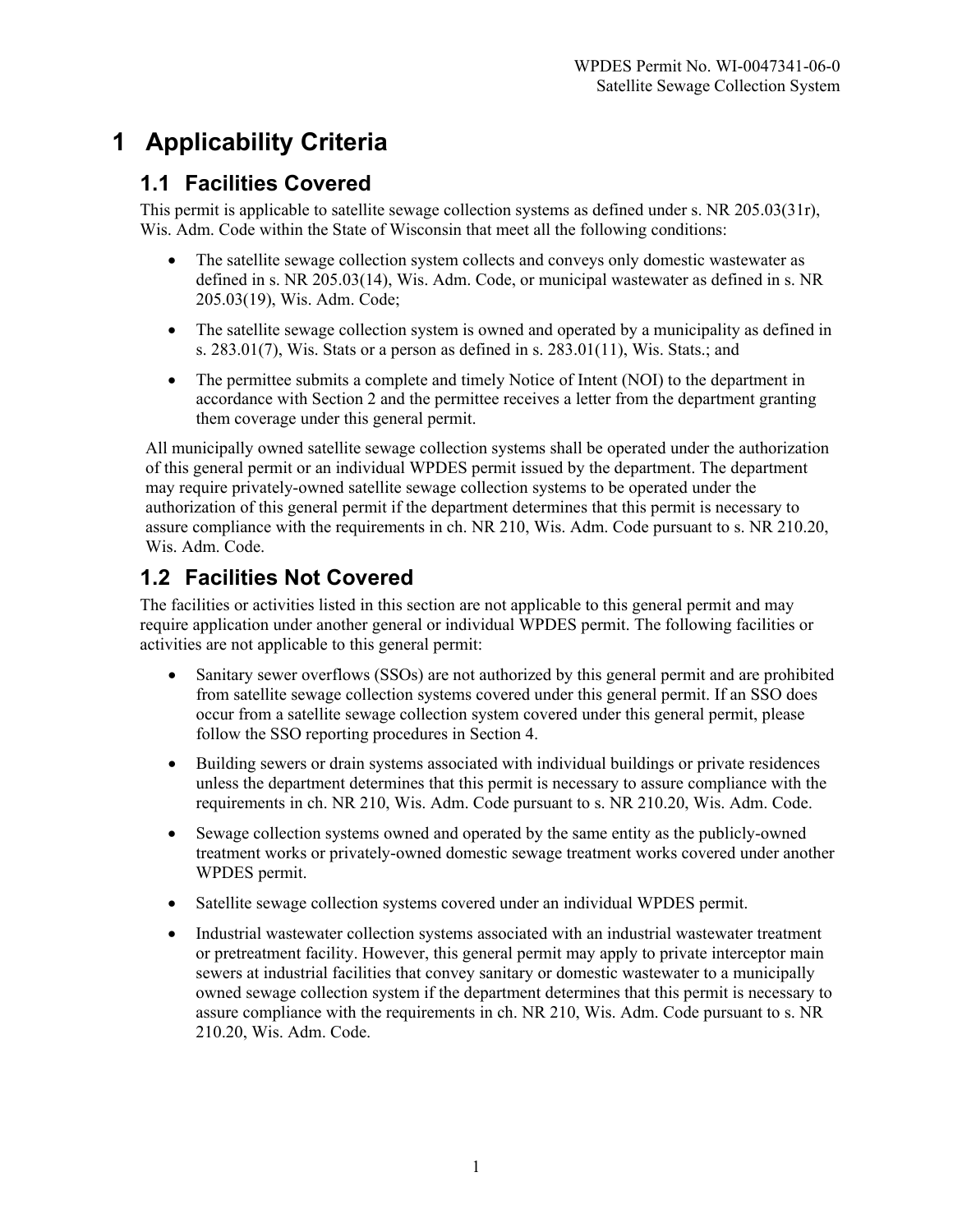• Satellite sewage collection systems associated with commercial domestic establishments as defined in s. NR 205.03(7), Wis. Adm. Code unless the department determines that this permit is necessary to assure compliance with the requirements in ch. NR 210, Wis. Adm. Code pursuant to s. NR 210.20, Wis. Adm. Code.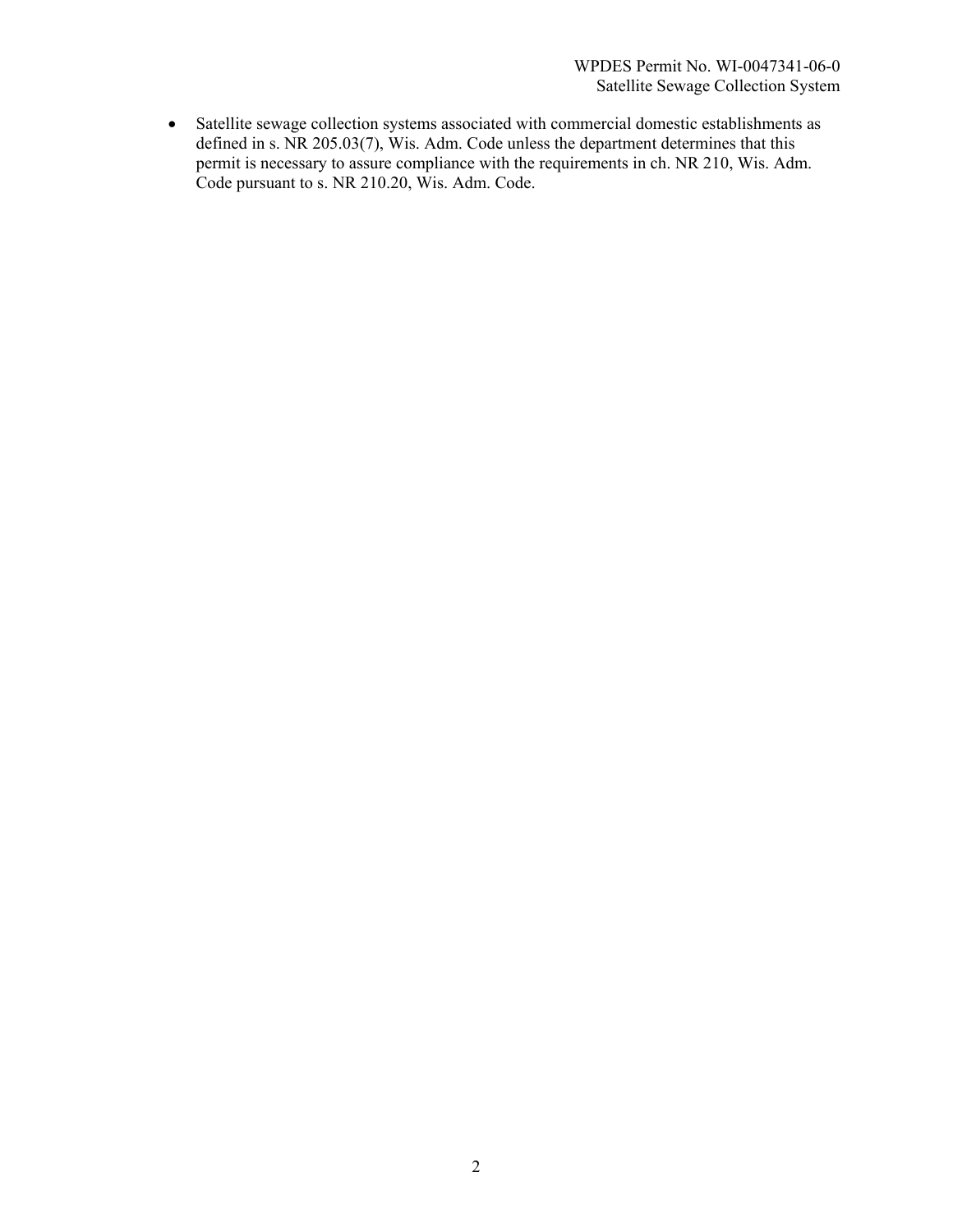# **2 Obtaining Permit Coverage**

An applicant shall comply with the following requirements to obtain coverage and authorization to operate a satellite sewage collection system under this general permit.

# **2.1 Submittal of a Notice of Intent**

The applicant shall submit a complete notice of intent (NOI) under this general permit to the department at least thirty (30) business days prior to the operation of the satellite sewage collection system. The NOI can be found at [http://dnr.wi.gov/topic/wastewater/GeneralPermits.html.](http://dnr.wi.gov/topic/wastewater/GeneralPermits.html) NOIs shall be submitted electronically, if made available by the department, or mailed to the attention of "Wastewater General Permits" at the headquarters office of the region in which the facility is located unless otherwise indicated on the Wastewater General Permits webpage. The contact information for the department regional general permit contacts can be found at Wastewater General Permits link above. Please click on the "Contacts" tab, select this general permit and search for the county where the collection system is located.

**Note:** The department is in the process of developing and requiring electronic submissions of NOIs to discharge under this general permit. Once the NOIs are online, paper copies will be no longer accepted. The department will post this update on our general permit webpage.

# **2.2 Incomplete NOI**

The department may require an applicant to submit additional information if the department determines a NOI is incomplete. The applicant shall submit the requested information.

# **2.3 Granting of Coverage**

All applicants meeting the applicability requirements of this general permit shall receive a letter from the department granting coverage under this general permit prior to operation of the satellite sewage collection system. If the applicant has not received a coverage letter from the department granting coverage under this general permit, an applicant may not operate the satellite sewage collection system until coverage under this general permit is granted by the department.

**Note:** If the department notifies an applicant that a satellite sewage collection system is ineligible for coverage under this general permit but still requires WPDES permit coverage, the applicant shall apply for and obtain coverage under an individual WPDES permit (or alternative general permit, if available) prior to operating the satellite sewage collection system. The necessary steps to apply for coverage under an individual permit can be found at the department website: [http://dnr.wi.gov/topic/wastewater/PermitApplications.html.](http://dnr.wi.gov/topic/wastewater/PermitApplications.html).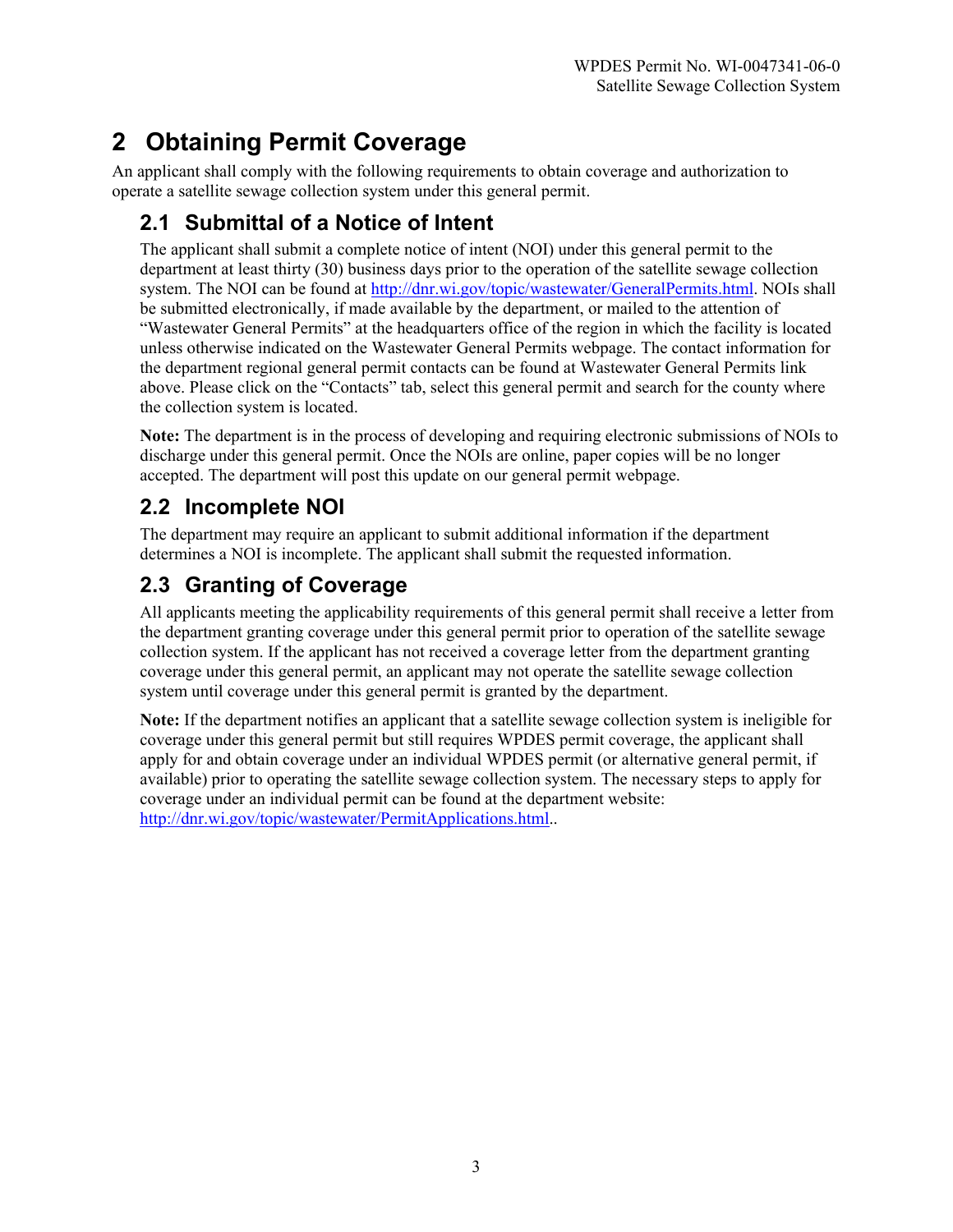# **3 System Operating and Reporting Requirements**

The permittee shall comply with the following system operating and reporting requirements.

#### **3.1 Sewer Cleaning Debris and Materials**

All debris and material removed from cleaning sanitary sewers shall be managed to prevent nuisances, run-off, ground infiltration or prohibited discharges.

- Debris and solid waste shall be dewatered, dried and then disposed of at a licensed solid waste facility.
- Liquid waste from the cleaning and dewatering operations shall be collected and disposed of at a permitted wastewater treatment facility.
- Combination waste including liquid waste along with debris and solid waste may be disposed of at a licensed solid waste facility or wastewater treatment facility willing to accept the waste.

#### **3.2 Capacity, Management, Operation and Maintenance (CMOM) Program**

All permittees shall do all of the following:

- The permittee shall have written documentation of the Capacity, Management, Operation and Maintenance (CMOM) program components in accordance with s. NR 210.23(4), Wis. Adm. Code. Such documentation shall be available for Department review upon request. The Department may request that the permittee provide this documentation or prepare a summary of the permittee's CMOM program at the time of application for reissuance of the WPDES permit.
- For new permittees, within 3 years of being granted coverage under this permit, the permittee shall submit to the Department verification that a CMOM program for the satellite sewage collection system has been developed which is consistent with the requirements of s. NR 210.23, Wis. Adm. Code.
- The permittee shall implement a CMOM program in accordance with s. NR 210.23, Wis. Adm. Code.
- The permittee shall at least annually conduct a self-audit of activities conducted under the permittee's CMOM program to ensure CMOM components are being implemented as necessary to meet the general standards of s. NR 210.23(3), Wis. Adm. Code.

# **3.3 Operator Certification**

Operator certification is voluntary for owners and operators of a satellite sewage collection system pursuant to s. NR 114.53(2), Wis. Adm. Code. If the owner or operator selects to pursue operator certification, the owner or operator shall be certified in the sanitary sewage collection system (SS) basic subclass.

# **3.4 Compliance Maintenance Annual Reports**

Compliance Maintenance Annual Reports (CMAR) shall be completed using information obtained over each calendar year regarding the satellite sewage collection system. The CMAR shall be submitted and certified by the permittee in accordance with ch. NR 208, Wis. Adm. Code, by June 30, each year on an electronic report form provided by the Department.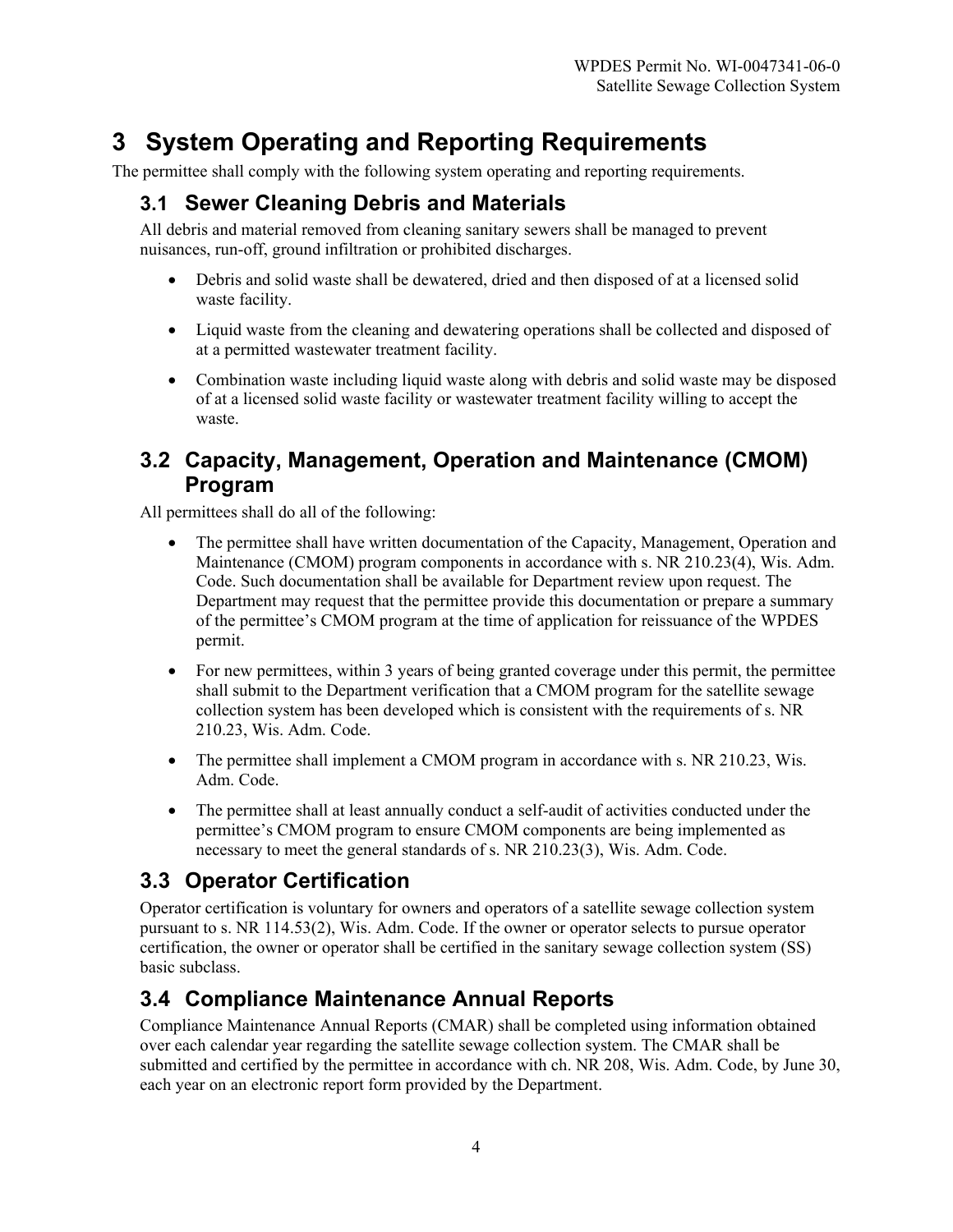In the case of a publicly owned treatment works, a resolution shall be passed by the governing body and submitted as part of the CMAR, verifying its review of the report and providing responses as required. Private owners of wastewater treatment works are not required to pass a resolution; but they must provide an Owner Statement and responses as required, as part of the CMAR submittal.

The CMAR shall be certified electronically by a responsible executive or municipal officer, manager, partner or proprietor as specified in s. 283.37(3), Wis. Stats., or a duly authorized representative of the officer, manager, partner or proprietor that has been delegated signature authority pursuant to s.  $NR$  205.07(1)(g)2, Wis. Adm. Code. The certification verifies that the electronic report is true, accurate and complete.

# **3.5 Building Backups**

Except for the reporting requirement established in Section 4.3.3 item 10, building backups shall be subject only to requirements of this section.

• A building backup caused by the blockage or failure of the building sewer or any other component of a plumbing system as defined in s. SPS 381.01 (179), Wis. Adm. Code and discrete or individual building backups caused, or primarily caused, by excessive flow or hydraulic constraints within the sewage collection system shall not be subject to the requirements of Section 4.

**Note:** Section SPS 381.01 (179) reads: "Plumbing system" includes the water supply system, the drain system, the vent system, plumbing fixtures, plumbing appliances and plumbing appurtenances that serve a building, structure or premises.

- Whenever there are recurring building backups caused, or primarily caused, by excessive flow or hydraulic constraints within a sewage collection system, the department may require actions by the permittee, including preparation and implementation of a system evaluation and capacity assurance plan as provided in Section 4.8, to reduce or eliminate such recurring building backups.
- Whenever there are building backups caused, or primarily caused, by excessive flow or hydraulic constraints within the sewage collection system and there are no sanitary sewer overflows within the same part of the sewage collection system, the building backups shall be reported in accordance with the CMAR Section (Section 3.6).

# **3.6 Emergency Operation — Lift Stations**

All lift stations that are a component of a sewage collection system shall be equipped for emergency operation in accordance with s. NR 110.14 (12), Wis. Adm. Code.

# **3.7 Calibration of Flow Meters**

Flow meters shall be calibrated and the calibration rechecked at least annually using one of the following methods:

- A method specified by the manufacturer of the device;
- Calculation of rate of flow from the dilution of chloride or other ion or substance added to the effluent stream at a fixed rate sufficiently ahead of the sampling point to insure complete mixing;
- Measuring the volume withdrawn from or introduced into a tank or container in a known period of time; or
- Another method approved by the department in response to a written request for approval.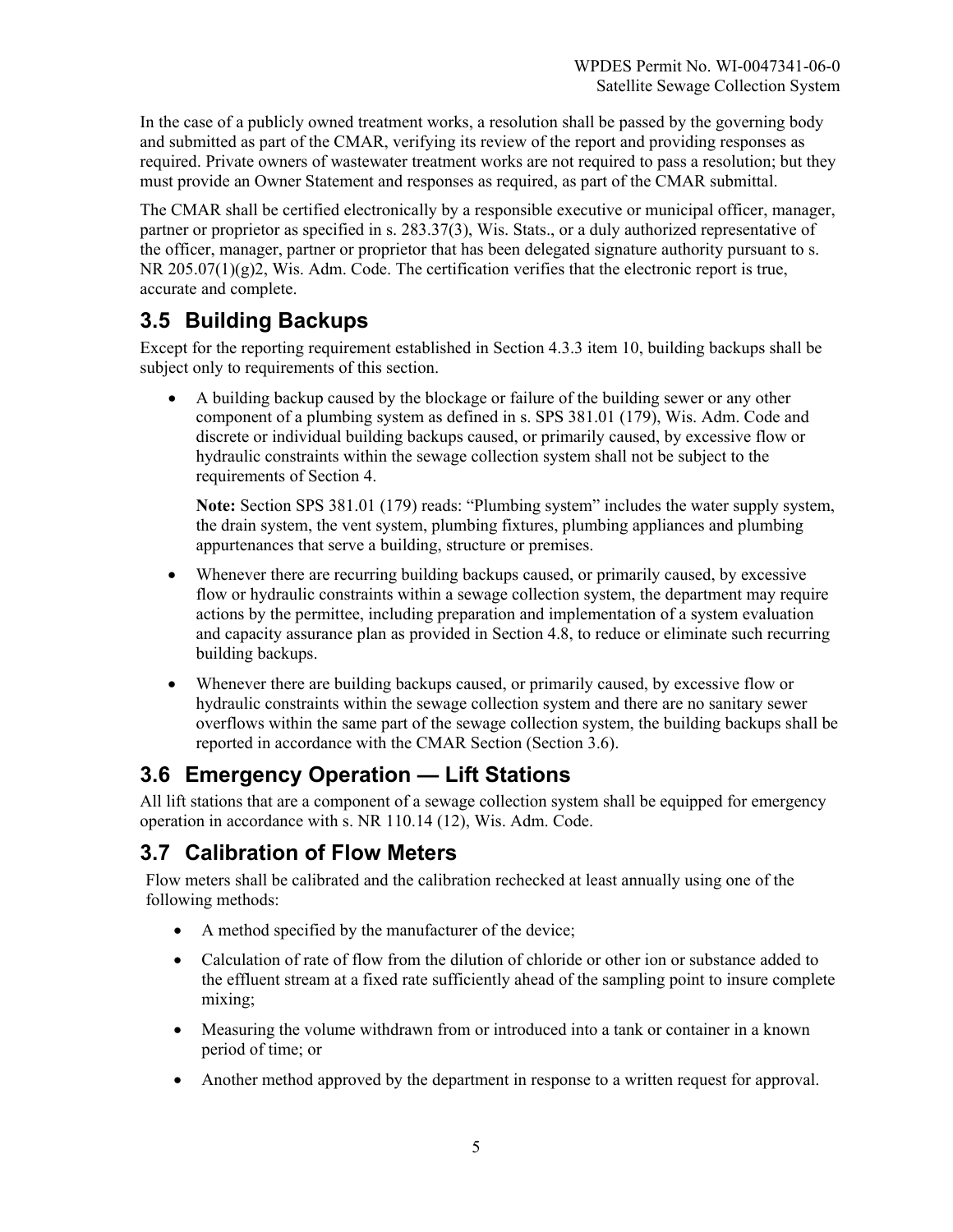# **4 Sanitary Sewage Overflows (SSO)**

Any overflow or discharge of wastewater from the sewage collection system is prohibited. If an SSO does occur from a satellite sewage collection system covered under this general permit, please follow the SSO reporting procedures in this section.

# **4.1 Contributing Circumstances**

The permittee shall provide information on whether any of the following conditions existed when an overflow occurred in accordance with Section 4.3.3 item 11:

- The sanitary sewer overflow was unavoidable to prevent loss of life, personal injury or severe property damage;
- There were no feasible alternatives to the sanitary sewer overflow such as the use of auxiliary treatment facilities or adequate back-up equipment, retention of untreated wastes, reduction of inflow and infiltration, or preventative maintenance activities;
- The sanitary sewer overflow was caused by unusual or severe weather-related conditions such as large or successive precipitation events, snowmelt, saturated soil conditions, or severe weather occurring in the area served by the sewage collection system; and
- The sanitary sewer overflow was unintentional, temporary, and caused by an accident or other factors beyond the reasonable control of the permittee.

# **4.2 Permittee Response to Overflows**

Whenever a sanitary sewer overflow occurs, the permittee shall take all feasible steps to control or limit the volume of untreated or partially treated wastewater discharged and terminate the discharge as soon as practicable. Remedial actions, including those in NR 210.21(3), Wis. Adm. Code, shall be implemented consistent with an emergency response plan developed under the CMOM program.

# **4.3 Permittee Reporting**

Permittees shall report all sanitary sewer overflows as follow.

#### **4.3.1 SSO Identification and Duration**

The permittee shall identify each specific location and each day on which an SSO occurs as a discrete SSO occurrence. An occurrence may be more than one day if the circumstances causing the SSO results in a discharge duration of greater than 24 hours. If there is a stop and restart of the overflow at the same location within 24 hours and the overflow is caused by the same circumstance, it may be reported as one occurrence. SSO occurrences at a specific location that are separated by more than 24 hours shall be reported as separate occurrences.

#### **4.3.2 Notification within 24-Hours**

The permittee shall notify the department by telephone, fax or email as soon as practicable, but no later than 24 hours from the time the permittee becomes aware of the overflow.

#### **4.3.3 Report within 5-Days**

The permittee shall, no later than five days from the time the permittee becomes aware of the overflow, provide to the department the information identified in this section using the Sanitary Sewage Overflow Notification Summary Report (Form 3400-184). If an overflow lasts for more than five days, an initial report shall be submitted within 5 days as required in this paragraph and an updated report submitted following cessation of the overflow. A copy of Form 3400-184 for reporting sanitary sewer overflows may be obtained from the department or accessed on the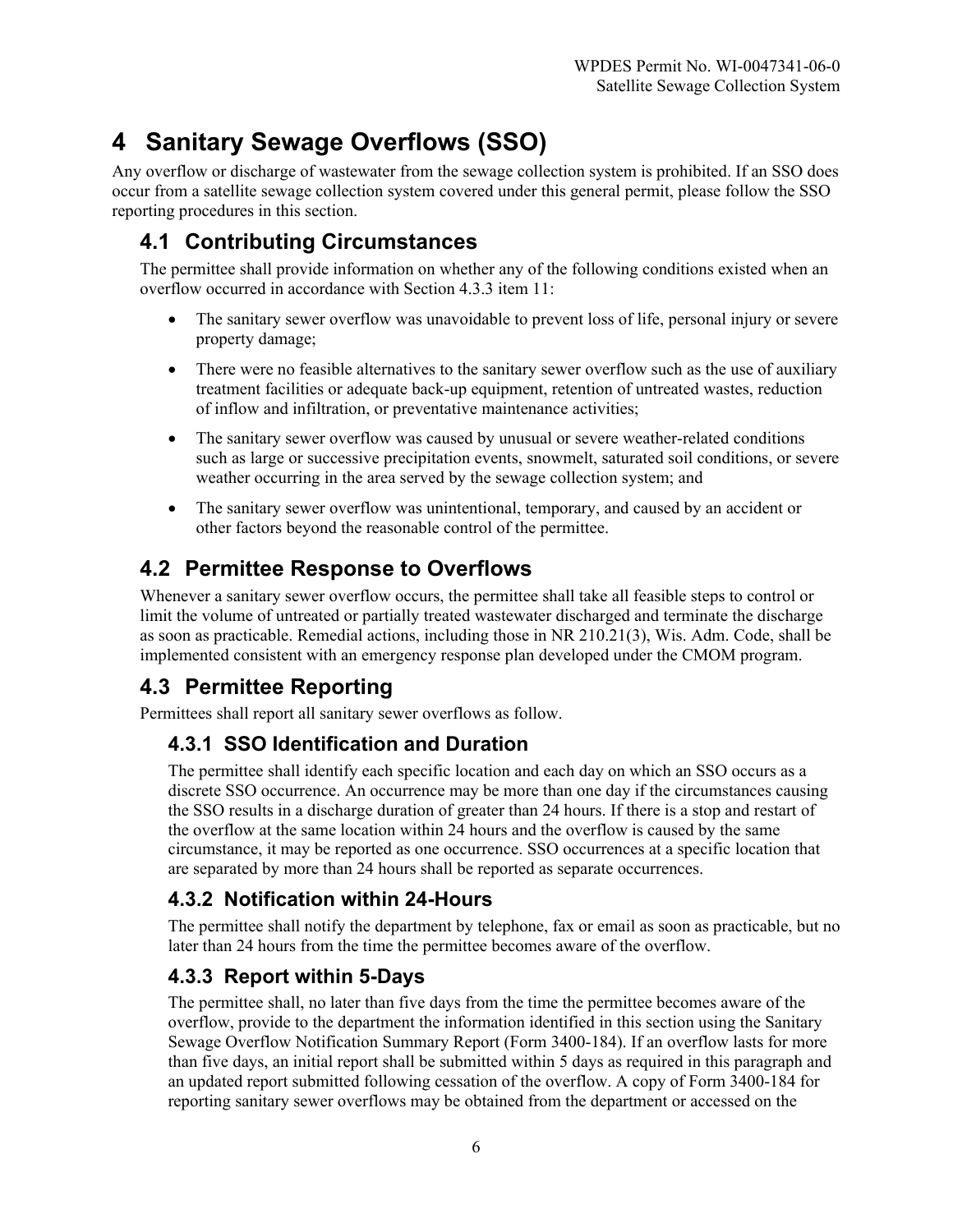department's website at: [https://dnr.wi.gov/topic/wastewater/SSOreport.html.](https://dnr.wi.gov/topic/wastewater/SSOreport.html) As indicated on the form, additional information may be submitted to supplement the information required by the form.

**Note:** The department is in the process of developing and requiring electronic submissions of Form 3400-184 via Switchboard. Once Form 3400-184 is online, paper copies will be no longer accepted. The department will post this update on Sanitary Sewage Overflow Reporting webpage.

At a minimum, the following information shall be included in the report:

- 1. The date and location of the overflow;
- 2. The surface water to which the discharge occurred, if any;
- 3. The duration of the overflow and an estimate of the volume of the overflow;

**Note:** The duration of the overflow equals the estimated time when the overflow began and stopped when sewage may have discharged and is not the same as the length of time precipitation occurred. The volume of all overflow discharges shall be reported as a numerical value (do not report "unknown"). The potential overflow volume may be calculated knowing the flow capacity of the sewer and the overflow duration

- 4. A description of the sewer system or treatment facility component from which the discharge occurred such as manhole, lift station, constructed overflow pipe, or crack or other opening in a pipe;
- 5. The estimated date and time when the overflow began and stopped or will be stopped;
- 6. The cause or suspected cause of the overflow including, if appropriate, precipitation, runoff conditions, areas of flooding, soil moisture and other relevant information;

**Note:** If the SSO is associated with wet weather event, provide data on the amount and duration of the rainfall or snow melt for each separate event.

- 7. Steps taken or planned to reduce, eliminate and prevent reoccurrence of the overflow and a schedule of major milestones for those steps;
- 8. A description of the actual or potential for human exposure and contact with the wastewater from the overflow;
- 9. Steps taken or planned to mitigate the impacts of the overflow and a schedule of major milestones for those steps;
- 10. To the extent known at the time of reporting, the number and location of building backups caused by excessive flow or other hydraulic constraints in the sewage collection system that occurred concurrently with the sanitary sewer overflow and that were within the same area of the sewage collection system as the sanitary sewer overflow; and
- 11. The reason the overflow occurred or explanation of other contributing circumstances that resulted in the overflow event. This includes any information available under Section 4.1, including whether the overflow was unavoidable to prevent loss of life, personal injury, or severe property damage and whether there were feasible alternatives to the overflow.

#### **4.4 Public Notification**

The permittee shall notify the public of any sanitary sewer overflows consistent with its emergency response plan required under the CMOM section (Section 3.3) of this permit and s. NR 210.23(4)(f), Wis. Adm. Code. Such public notification shall occur promptly following any overflow event using the most effective and efficient communications available in the community. At minimum, a daily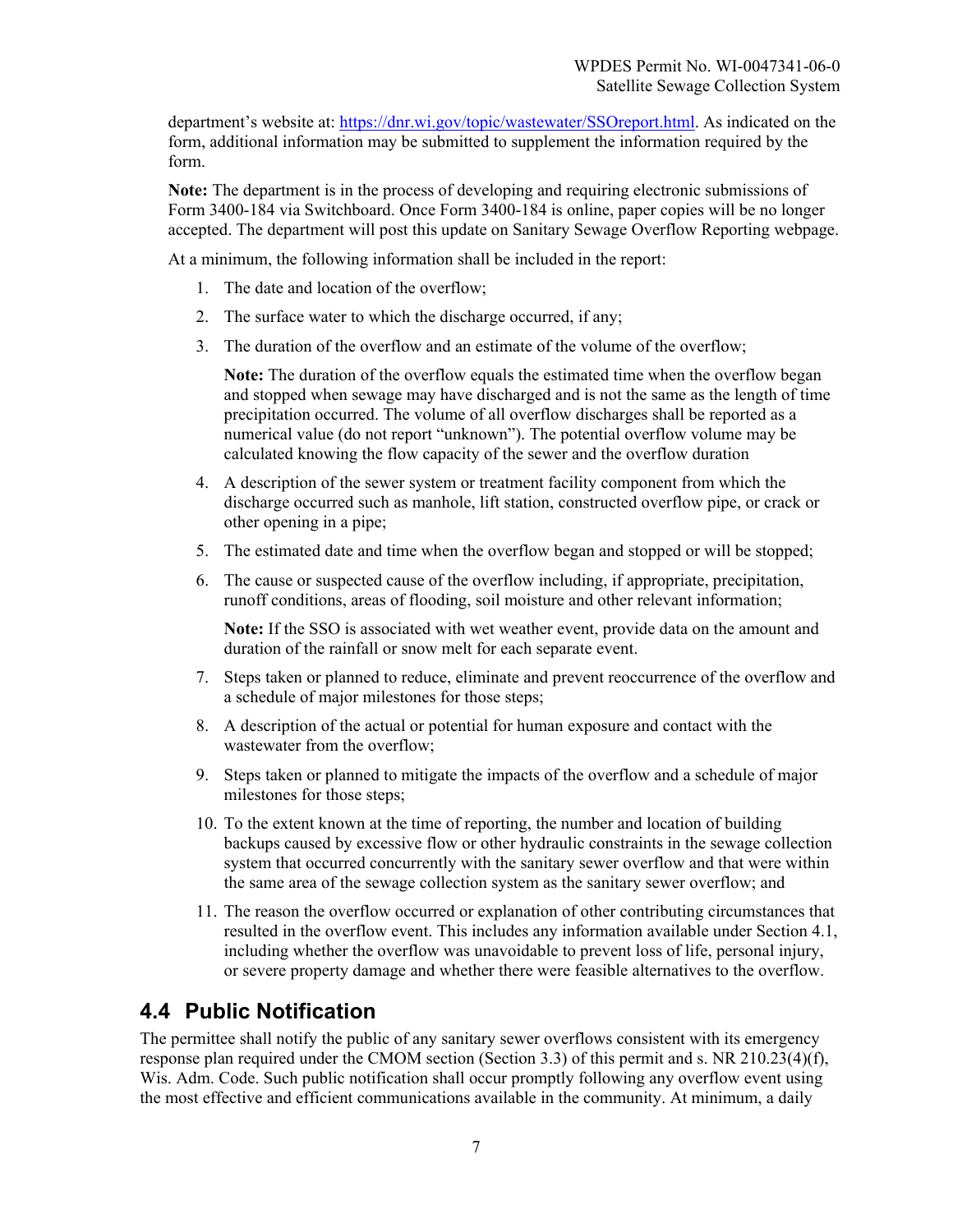newspaper of general circulation in the county(s) and municipality whose waters may be affected by the overflow shall be notified by written or electronic communication.

# **4.5 Sewerage System Owner Notification**

Permittees shall submit the reports required under Section 4 to all owners of sewerage systems which receive wastewater from the satellite sewage collection system.

# **4.6 Drinking Water Intake Owner Notification**

Permittees shall notify all owners of drinking water systems with surface water intakes located in the vicinity of any sanitary sewer overflows as soon as possible but no later than 8 hours after becoming aware of the SSO. Below is a table that lists owners of drinking water systems with surface water intakes, their surface water sources, and corresponding sewerage systems that the department has determined is in the vicinity of the surface water intake. If an SSO occurs anywhere from a satellite sewage collection system that is a tributary to any of the sewerage systems listed in the table, the permittee must notify the drinking water intake owner whenever an SSO occurs.

**For example:** The Village of Greendale has a sewage collection system that is a tributary to the Milwaukee Metropolitan Sewerage District. There are five listings for drinking water system owners associated with the Milwaukee Metropolitan Sewerage District. If Greendale has an SSO, whether it runs into a ditch and soaks into the soil, or drains into a storm sewer, Greendale must notify all five drinking water system owners (Cudahy Waterworks, Milwaukee Waterworks, North Shore Water Commission, Oak Creek Waterworks, and South Milwaukee Waterworks).

| <b>Drinking Water System Owner</b> | <b>Drinking Water</b><br><b>Source</b> | <b>Sewerage System</b>                         |
|------------------------------------|----------------------------------------|------------------------------------------------|
| Appleton Waterworks                | Lake Winnebago                         | Appleton<br>Neenah-Menasha Sewerage Commission |
| <b>Ashland Water Utility</b>       | Lake Superior                          | Ashland                                        |
| Cudahy Waterworks                  | Lake Michigan                          | Milwaukee Metropolitan Sewerage District       |
| Green Bay Waterworks               | Lake Michigan                          | Algoma<br>Kewaunee                             |
| Kenosha Water Utility              | Lake Michigan                          | Kenosha                                        |
| Marinette Waterworks               | Green Bay                              | Marinette                                      |
| Menasha Electric & Water Utility   | Lake Winnebago                         | Appleton<br>Neenah-Menasha Sewerage Commission |
| Milwaukee Waterworks               | Lake Michigan                          | Milwaukee Metropolitan Sewerage District       |
| Neenah Waterworks                  | Lake Winnebago                         | Appleton<br>Neenah-Menasha Sewerage Commission |
| North Shore Water Commission       | Lake Michigan                          | Milwaukee Metropolitan Sewerage District       |
| Oak Creek Waterworks               | Lake Michigan                          | Milwaukee Metropolitan Sewerage District       |
| Oshkosh Waterworks                 | Lake Winnebago                         | Oshkosh                                        |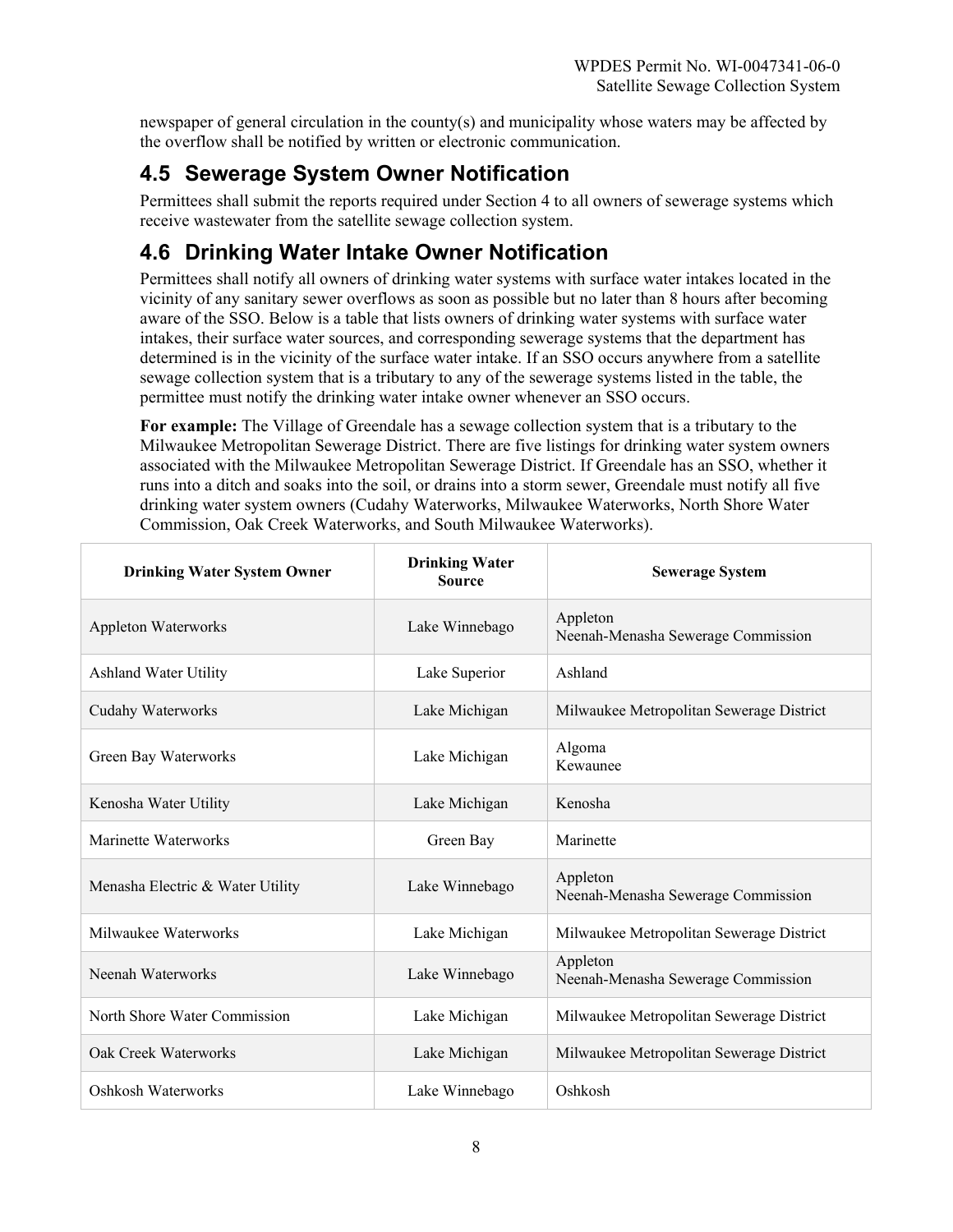| <b>Drinking Water System Owner</b>   | <b>Drinking Water</b><br><b>Source</b> | <b>Sewerage System</b>                   |
|--------------------------------------|----------------------------------------|------------------------------------------|
| Port Washington Waterworks           | Lake Michigan                          | Port Washington                          |
| Racine Water Waterworks              | Lake Michigan                          | Racine                                   |
| Sheboygan Utilities                  | Lake Michigan                          | Sheboygan                                |
| South Milwaukee Waterworks           | Lake Michigan                          | Milwaukee Metropolitan Sewerage District |
| Superior Water Light & Power Company | Lake Superior                          | Superior                                 |
| Two Rivers Waterworks                | Lake Michigan                          | Two Rivers<br>Manitowoc                  |

# **4.7 Accurate Rainfall Data**

The permittee shall provide accurate rainfall data for the reporting under Section 4.3.3 item 6 as follows:

- Permittees with SSO structures present within their satellite sewage collection system shall maintain at least one rain gauge or have access to rainfall data from a nearby existing official gauging station.
- Permittees without SSO structures within their satellite sewage collection system are not required to maintain an individual rain gauge, unless required in writing by the Department. Rainfall data may be obtained from the nearest existing official gauging station.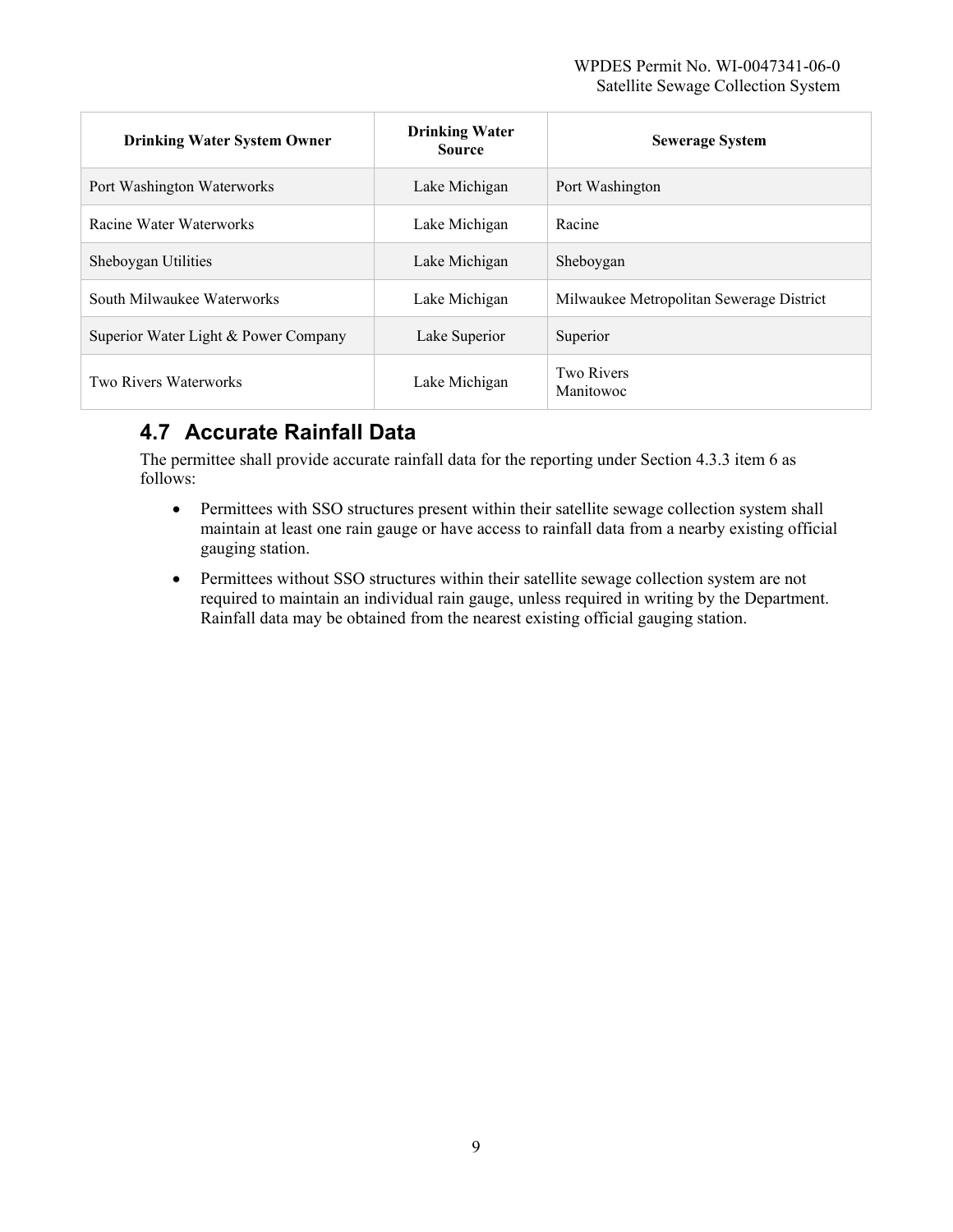# **5 Sanitary Sewer Overflow (SSO) Structures**

A satellite sewage collection system may include sanitary sewer overflow structures as a measure to manage and mitigate the effects of SSO discharges that may occur under extreme conditions in accordance with s. NR 110.13(6), Wis. Adm. Code. However, the use of the overflow structure is not approved under this permit. Any overflow or discharge of wastewater from an SSO structure is prohibited under this general permit. If an SSO discharge occurs from an SSO structure within a satellite sewage collection system covered under this general permit, the permittee shall follow the SSO reporting procedures stated in Section 4.3.

The permittee shall comply with following SSO structure requirements.

# **5.1 SSO Structure Design Requirements**

SSO structures within a satellite sewage collection system covered by this general permit shall be designed in accordance with all the following requirements:

- The overflow structure may be activated either manually or automatically. If the overflow structure is automatically activated to open a gate or valve, a monitoring system shall be provided to detect the initiation time of the SSO occurrence and provide an alarm signal.
- The overflow structure shall be designed to discharge only those wastewater flows greater than the peak flow conveyance capacity within the sewage collection system.
- Equipment shall be provided to measure the flow for determining the volume and duration of the SSO. If practicable, provisions should be included for sampling the wastewater discharged from the structure.

**Note:** Satellite Sewage collection systems with SSO structures may need additional oversight. Coverage under an individual WPDES permit with a schedule for corrective action may be necessary depending on the frequency and volume of SSO discharges.

# **5.2 Inspections**

All automatically activated SSO structures within a satellite sewage collection system covered by this general permit shall be inspected within 24 hours of the conclusion of each rainfall and/or snow melt event which totals ¾-inch or greater in a 24-hour period for evidence of any SSO discharge occurrence. The Department, by written notification to the permittee, may require an inspection following any rainfall and/or snow melt event if information indicates events less the  $\frac{3}{4}$ -inch may cause an SSO discharge from an SSO structure with a satellite sewage collection system covered by this general permit. Manually activated gates and valves are excluded from this inspection requirement.

# **5.3 Monitoring Requirements**

The permittee shall comply with the following monitoring requirements.

#### **5.3.1 Sampling Point(s)**

The discharge(s) shall be limited to the waste type(s) designated for the listed sampling point(s).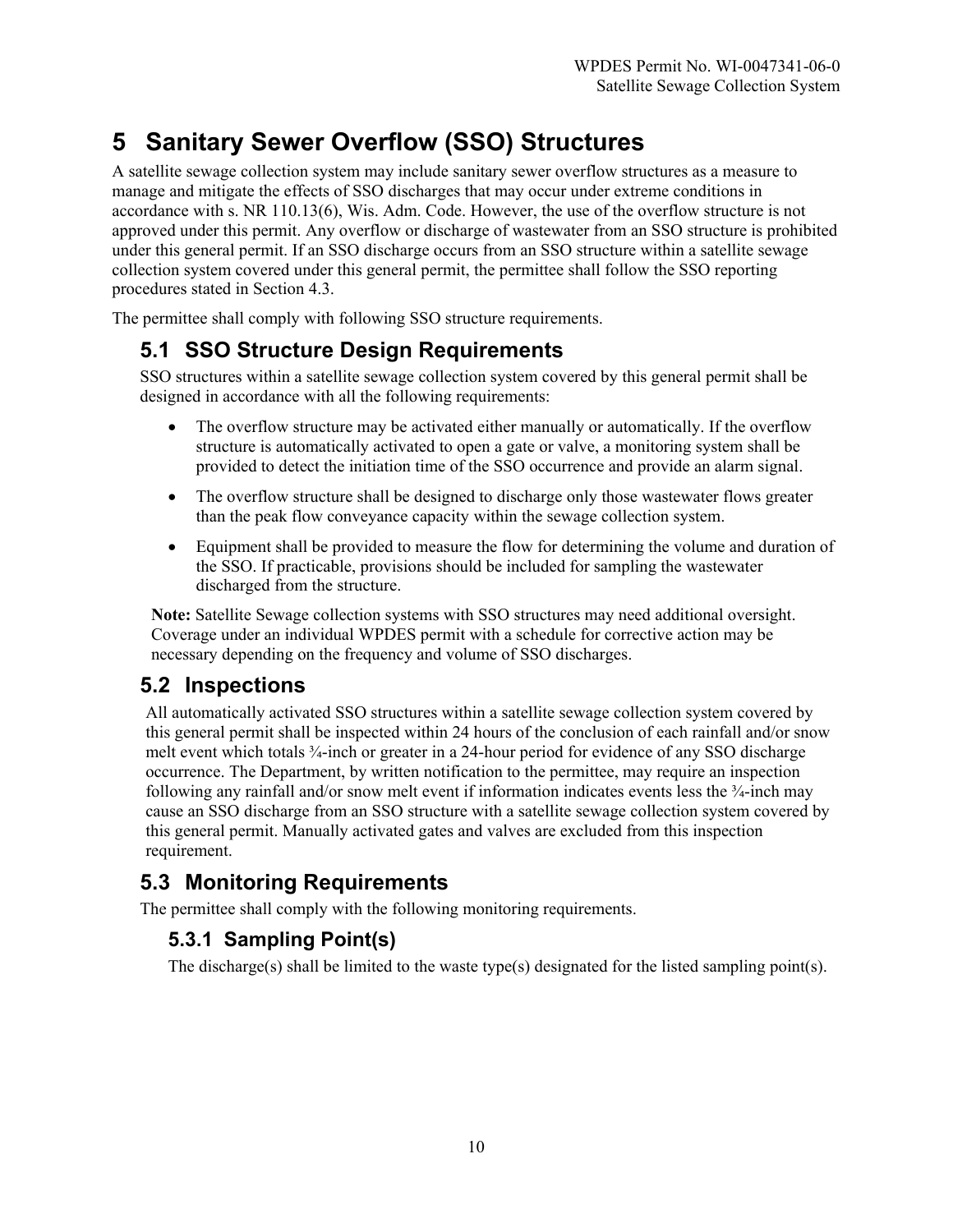| <b>Sampling Point Designation</b>         |                                                                                                                                                                           |  |  |
|-------------------------------------------|---------------------------------------------------------------------------------------------------------------------------------------------------------------------------|--|--|
| <b>Sampling</b><br>Point<br><b>Number</b> | Sampling Point Location, WasteType/Sample Contents and Treatment Description (as applicable)                                                                              |  |  |
| 001                                       | The permittee shall take a representative sample of the SSO event from the SSO structure prior to<br>discharging to a water of the state (including to the land surface). |  |  |

# **5.3.2 Sampling Requirements**

The permittee shall comply with the following sampling requirements for each applicable outfall.

| <b>Monitoring Requirements and Effluent Limitations</b> |                   |                    |                            |                              |                               |                                                                     |
|---------------------------------------------------------|-------------------|--------------------|----------------------------|------------------------------|-------------------------------|---------------------------------------------------------------------|
| <b>Parameter</b>                                        | <b>Limit Type</b> | Limit and<br>Units | <b>Sample</b><br>Frequency | <b>Sample</b><br><b>Type</b> | <b>Reporting</b><br>Frequency | <b>Notes</b>                                                        |
| Volume                                                  |                   | gallons            | Per Occurrence             | Estimated                    | Monthly                       | Report total daily<br>volume for the<br>length of the SSO<br>event. |
| E. Coli                                                 |                   | # $/100$ ml        | Per Occurrence             | Grab                         | Monthly                       | Sample once<br>during the SSO<br>event.                             |

#### **5.3.2.1 Sampling Point (Outfall) 001 – SSO Discharge**

# **5.4 Reporting Requirements**

The permittee shall comply with the following reporting requirements.

# **5.4.1 Reporting of Monitoring Results**

This permit requires that all monitoring data be submitted on an electronic discharge monitoring report (eDMR) in accordance with s. NR  $205.07(1)(r)$ , Wis. Adm. Code. The eDMR is due 21 days following the end of the reporting period. For instance, if the reporting frequency is monthly, the eDMR is due 21 days following the end of each month. **The eDMR shall be submitted to department regardless if there is an overflow event or not during any reporting period.** The eDMR shall be certified electronically by a responsible executive or municipal officer, manager, partner, proprietor or other duly authorized representative as specified in s. NR 205.07(1)(g), Wis. Adm. Code, with an "eReport Certify" page that certifies that the electronic report form is true, accurate and complete. The eDMR can be accessed through DNR Switchboard [\(http://dnr.wi.gov/topic/switchboard/index.html\)](http://dnr.wi.gov/topic/switchboard/index.html) using Internet Explorer. Other browsers such as Safari, Firefox, and Google Chrome may not work with the Switchboard.

**Note:** You must have or create a Wisconsin Web Access Management System (WAMS) ID and request access for each facility in order to access the forms. If you already have a WAMS ID, then you do not need to recreate one but must still request access to the facility and reports.

Instructions and help with Switchboard/WAMS ID Registration can be found here: [http://dnr.wi.gov/topic/wastewater/documents/WAMsSwitchboardHelp.pdf.](http://dnr.wi.gov/topic/wastewater/documents/WAMsSwitchboardHelp.pdf)

Instructions and help with filling out and submitting monitoring forms can be found here: [http://dnr.wi.gov/topic/wastewater/eReporting.html.](http://dnr.wi.gov/topic/wastewater/eReporting.html)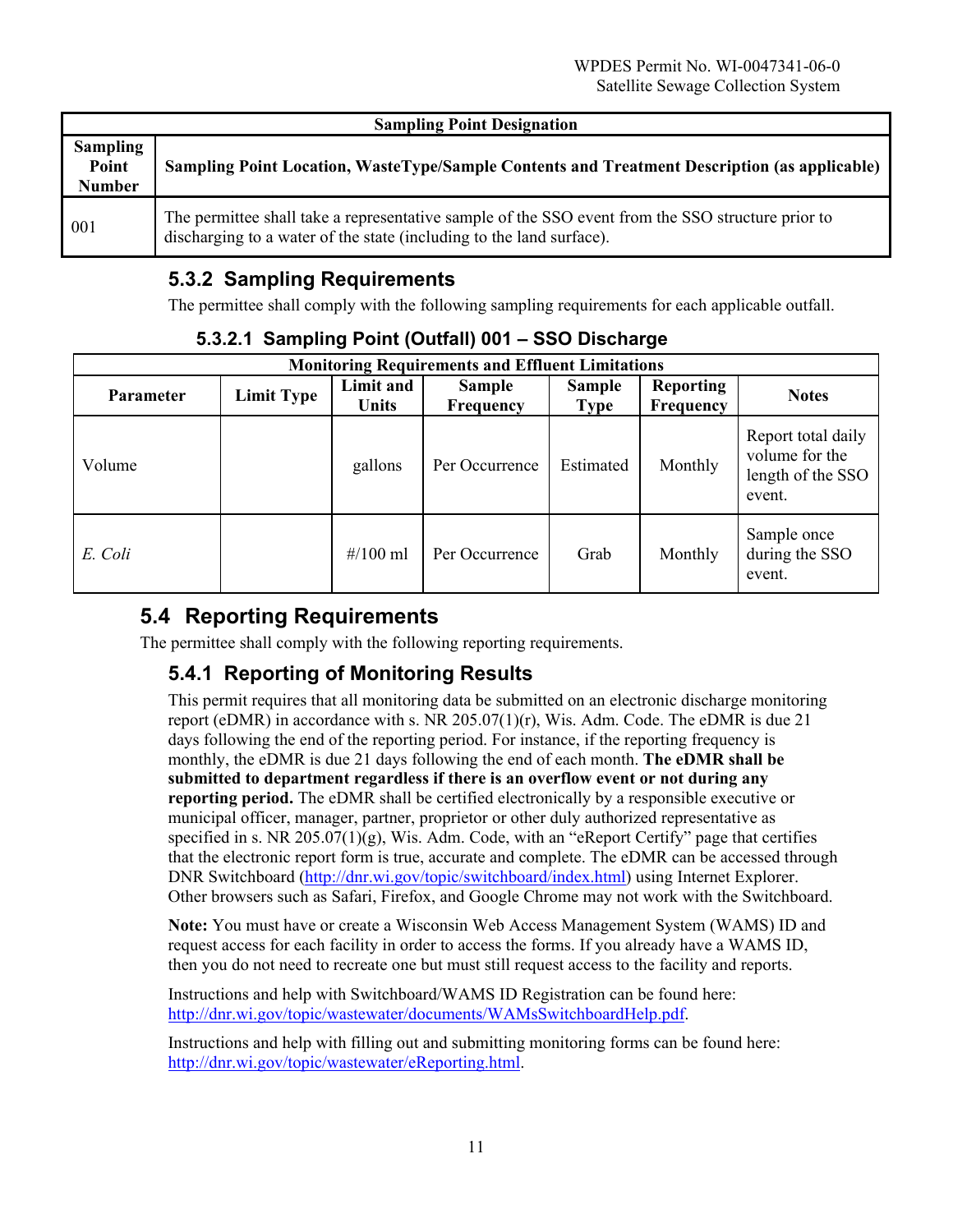# **6 Standard Requirements**

The conditions in ss. NR 205.07(1), 205.07(2), and 205.08(3), Wis. Adm. Code and 40 CFR 122 are included by reference in this permit. Some of these requirements are outlined in the Standard Requirements section of this permit. Requirements not specifically outlined in the Standard Requirements can be found in the ss. NR 205.07(1), 205.07(2), and 205.08, Wis. Adm. Code and 40 CFR 122.

# **6.1 General Conditions Specific to General Permits**

The permittee shall comply with the following general conditions for general permits.

# **6.1.1 Delegation of Signature Authority**

The permittee must provide a delegation of signature authority (DSA) request (Form 3400-220, Delegation of Signature Authority) or equivalent for a duly authorized representative to submit specific documents on the behalf of a responsible executive, officer, manager, partner, or proprietor of a permitted discharge. An executive, officer, manager, partner, or proprietor can only delegate signature authority to a duly authorized representative if that person is responsible for the overall operation of the facility or activity regulated by this general permit. The DSA request shall specify the name of the individual and their employment position. The DSA request must be submitted to the department with the NOI or together with the submittal of any required documents. If there are any changes to this request, a new DSA request shall be submitted to the department.

# **6.1.2 Permit Coverage Transfers**

A permit is not transferrable to any person except after notice to the department. Permittees that wish to transfer general permit coverage to a new permittee must submit a Transfer of Coverage (TOC, Form 3400-222). The TOC must be submitted at least thirty (30) days in advance of the proposed transfer date. All TOCs shall be completed by both the existing and new permittees including the "Certification & Signature" section and sent via mail or email to the department. The department will then send a letter to the existing permittee stating that their coverage is terminated under this general permit.

If the quality or quantity of the discharge has not changed at the facility, the department will send a letter of determination that grants coverage to the new permittee under this general permit. If there have been significant changes at the permitted facility, the new permittee shall submit a new NOI to the department.

# **6.1.3 Permit Coverage Terminations**

Permittees that wish to terminate their general permit coverage must submit a Notice of Termination (NOT, Form 3400-221) to the department. All NOTs must be completed by the permittee and including the "Certification & Signature" section and sent via mail or email to the department. The department will then send a termination letter to the permittee stating that their coverage is terminated under this general permit.

# **6.1.4 Continuation of an Expired General Permit**

If a permittee submitted a complete and timely NOI to be covered by this general permit, all conditions of an expired general permit shall continue to apply until the effective date of a new general permit.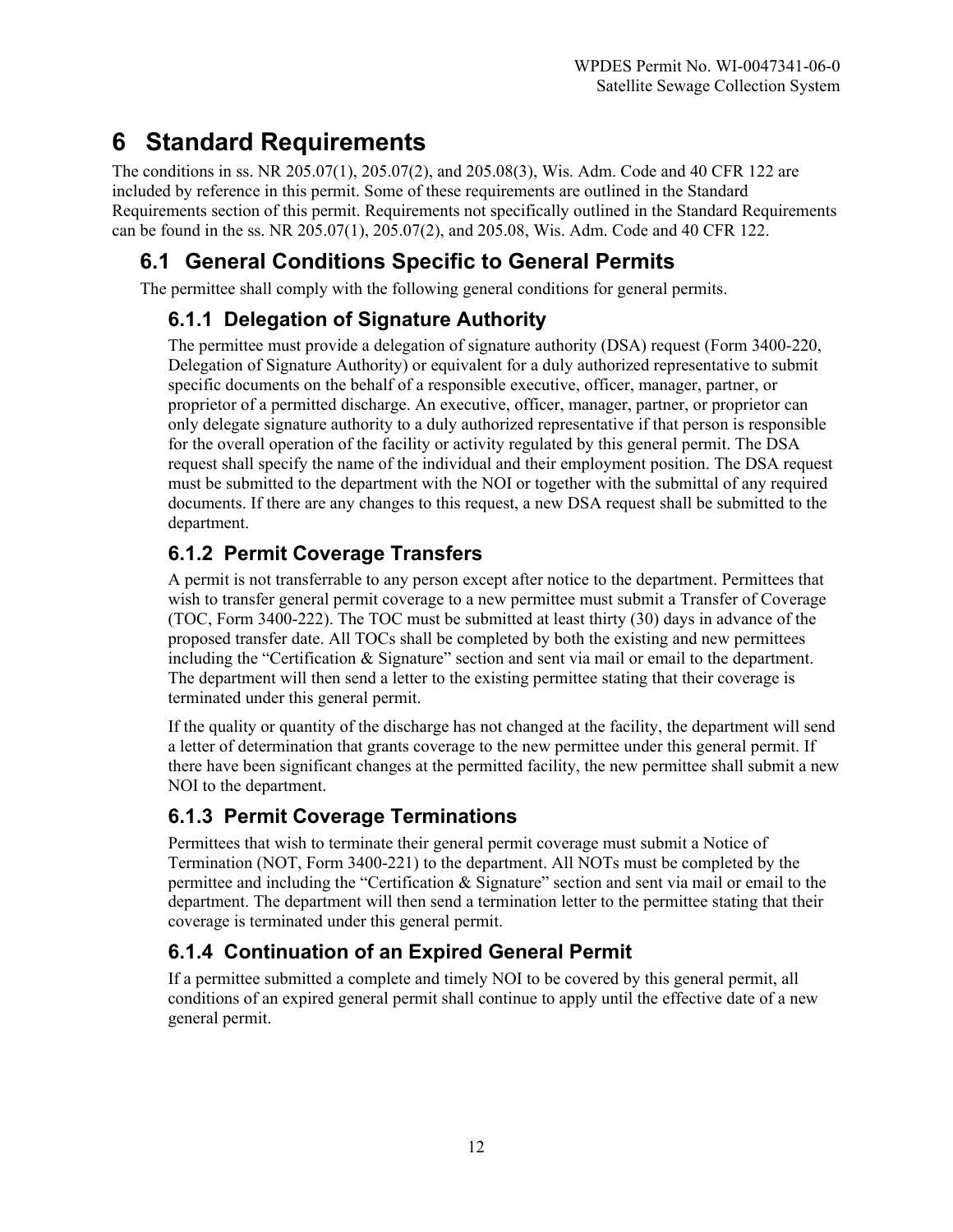# **6.2 General Conditions for all WPDES Permits**

The permittee shall comply with the following general conditions for WPDES permits.

#### **6.2.1 Duty to Comply**

The permittee shall comply with all conditions of the permit. Any permit noncompliance is a violation of the permit and is grounds for enforcement action; permit coverage termination; or denial of reapplying for permit coverage. If a permittee violates any terms of the permit, the permittee is subject to the penalties established in ch. 283, Wis. Stats.

#### **6.2.2 Property Rights**

The permit does not convey any property rights of any sort, or any exclusive privilege. The permit does not authorize any injury or damage to private property or any invasion of personal rights, or any infringement of federal, state or local laws or regulations.

#### **6.2.3 Inspection and Entry**

The permittee shall allow an authorized representative of the department, upon the presentation of credentials, to:

- Enter upon the permittee's premises where a regulated facility or activity is located or conducted, or where records are required under the conditions of the permit;
- Have access to and copy, at reasonable times, any records that are required under the conditions of the permit;
- Inspect at reasonable times any facilities, equipment (including monitoring and control equipment), practices or operations regulated or required under the permit; and
- Sample or monitor at reasonable times, for the purposes of assuring permit compliance, any substances or parameters at any location.

# **6.2.4 Recording of Results**

The permittee shall maintain records which provide the following information for each effluent measurement or sample taken:

- the date, exact place, method and time of sampling or measurements;
- the individual who performed the sampling or measurements;
- the date the analysis was performed;
- the individual who performed the analysis;
- the analytical techniques or methods used; and
- the results of the analysis.

#### **6.2.5 Records Retention**

The permittee shall retain records of all monitoring information, including all calibration and maintenance records and all original strip chart recordings for continuous monitoring instrumentation, copies of all reports required by the permit, and records of all data used to complete the application for the permit for a period of at least 3 years from the date of the sample, measurement, report or application. All pertinent sludge information, including notice of intent information and other documents specified in the permit or ch. NR 204, Wis. Adm. Code, shall be retained for a minimum of 5 years.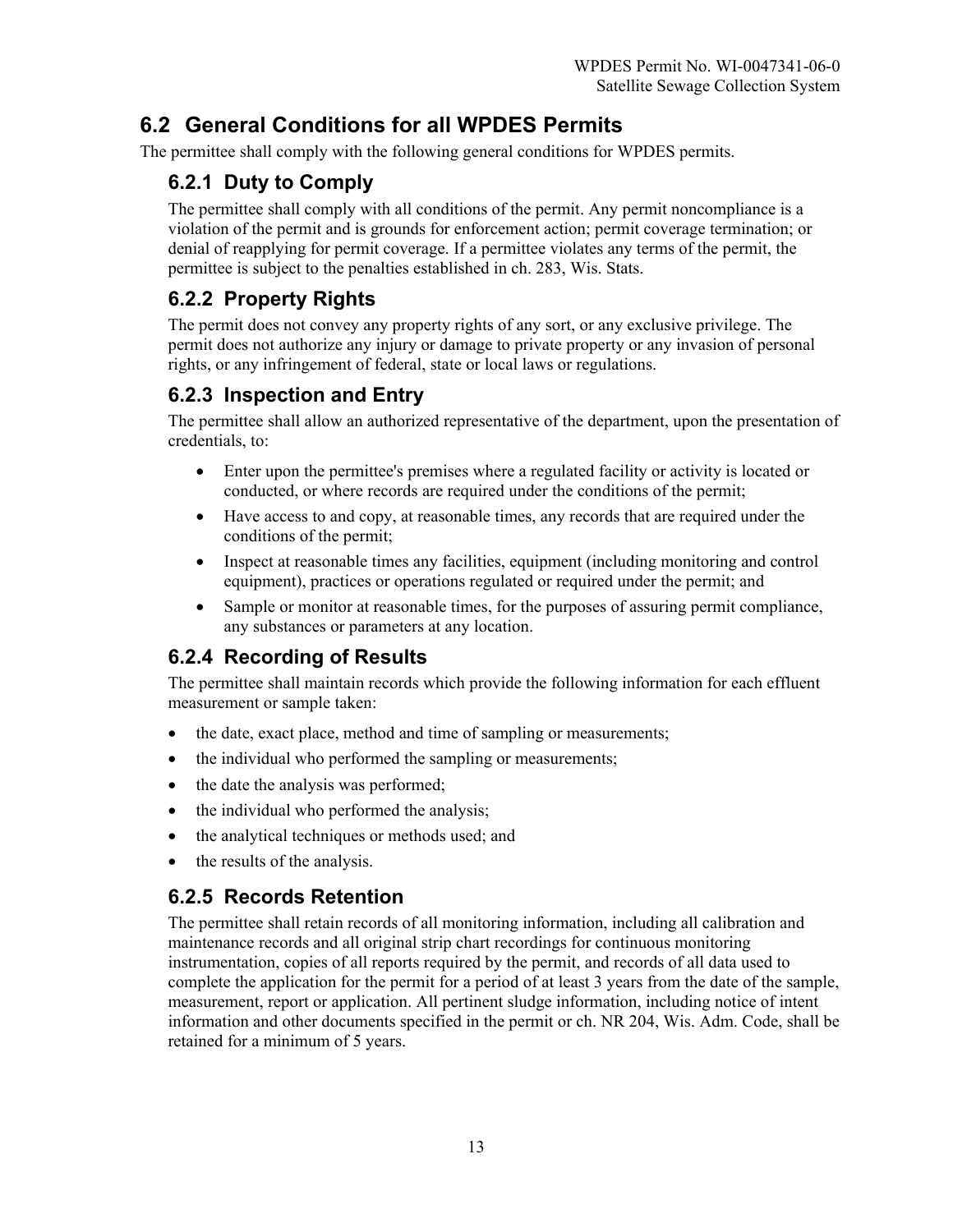# **6.2.6 Signatory Requirement**

All permit notice of intents, reports and other information requested by the department shall be signed by a responsible executive or municipal officer, manager, partner or proprietor as specified in s. 283.37(3), Wis. Stats., or a duly authorized representative of the officer, manager partner or proprietor that has been delegated signature authority pursuant to NR 205.07(1)(g)2, Wis. Adm. Code.

# **6.2.7 Proper Operation and Maintenance**

The permittee shall at all times properly operate and maintain all facilities and systems of treatment and control which are installed or used by the permittee to achieve compliance with the conditions of the permit. Proper operation and maintenance includes effective performance, adequate funding, adequate operator staffing and training as required in ch. NR 114 and adequate laboratory and process controls, including appropriate quality assurance procedures. This provision requires the operation of back−up or auxiliary facilities or similar systems only when necessary to achieve compliance with the conditions of the permit.

# **6.2.8 Duty to Mitigate**

The permittee shall take all reasonable steps to minimize or prevent the likelihood of any adverse impacts to public health, the waters of the state, or the environment resulting from noncompliance with the permit.

# **6.2.9 Duty to Provide Information**

The permittee shall furnish the department, within a reasonable time, any information which the department may request to determine whether cause exists for modifying, terminating, suspending, revoking or reissuing the permit or to determine compliance with the permit. The permittee shall give advance notice to the department of any planned changes in the permitted facility or activity which may result in noncompliance with permit requirements. The permittee shall also furnish the department, upon request, copies of records required to be kept by the permittee.

# **6.2.10 Need to Halt or Reduce Activity Not a Defense**

It is not a defense for a permittee in an enforcement action to claim that it would have been necessary to halt or reduce the permitted activity in order to maintain compliance with the conditions of the permit.

# **6.2.11 Sampling Procedures**

The permittee shall take samples and measurements that are representative of the volume and nature of the monitored discharge at points specified in the permit using sample types specified in the permit. The permittee shall also follow the effluent flow measurement and sample collection procedures in ch. NR 218, Wis. Adm. Code.

#### **6.2.12 Testing Procedures**

Samples collected under this permit shall be tested for the parameters listed in this permit and follow approved test methods and procedures specified in ch. NR 219, Wis. Adm. Code. If the required level cannot be met by any of the methods available in ch. NR 219, Wis. Adm. Code, then the method with the lowest limit of detection shall be selected. Additional test procedures may be specified in the permit.

#### **6.2.13 Laboratory Certification or Registration**

Samples collected under this permit shall be tested and analyzed by a laboratory certified or registered under ch. NR 149, Wis. Adm. Code. A list of Wisconsin DNR accredited laboratories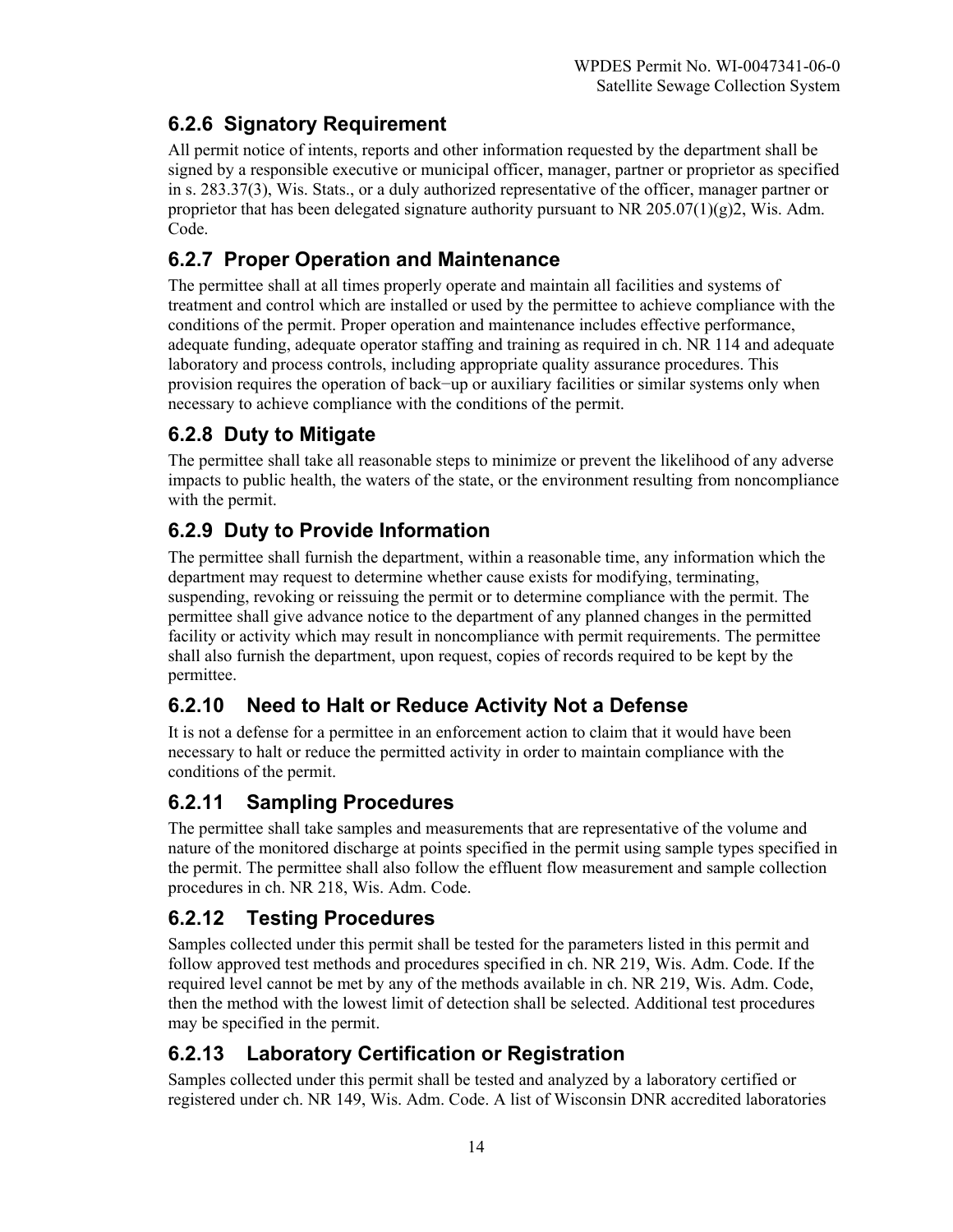can be found here: [https://dnr.wi.gov/regulations/labCert/LabLists.html.](https://dnr.wi.gov/regulations/labCert/LabLists.html) The following tests are excluded from this requirement:

- Temperature;
- Turbidity;
- Bacteria tests in wastewater effluent and sludges;
- $\bullet$  pH:
- Chlorine residual;
- Specific conductance;
- Physical properties of soils and sludges;
- Nutrient tests of soils and sludges; and
- Flow measurements.

#### **6.2.14 More Frequent Monitoring**

As specified in NR 205.07(1) $(r)$ , if the permittee monitors any parameter more frequently than required by the permit, using test procedures specified in ch. NR 204 or 219, Wis. Adm. Code or as specified in the permit, the results of this monitoring shall be included in the calculation and reporting of the data submitted in the discharge monitoring report.

#### **6.2.15 Noncompliance and Other Reporting**

Sanitary sewer overflows and sewage treatment facility overflows shall be reported according to the 'Sanitary Sewer Overflows' section of this permit.

The permittee shall report the all other types of noncompliance by a telephone call to the department's regional office within 24 hours after becoming aware of the noncompliance:

- any noncompliance which may endanger health or the environment;
- any violation of an effluent limitation resulting from a bypass;
- any violation of an effluent limitation resulting from an upset; and
- any violation of a maximum discharge limitation for any of the pollutants listed by the department in the permit, either for effluent or sludge.

A written report describing the noncompliance shall also be submitted to the department as directed at the end of this permit within 5 days after the permittee becomes aware of the noncompliance. On a case-by-case basis, the department may waive the requirement for submittal of a written report within 5 days and instruct the permittee to submit the written report with the next regularly scheduled monitoring report. In either case, the written report shall contain a description of the noncompliance and its cause; the period of noncompliance, including exact dates and times; the steps taken or planned to reduce, eliminate and prevent reoccurrence of the noncompliance; and if the noncompliance has not been corrected, the length of time it is expected to continue.

A scheduled bypass approved by the department as specified in s. NR  $205.07(1)(u)2$ , Wis. Adm. Code, shall not be subject to the reporting required under this section.

**Note**: Section 292.11(2)(a), Wis. Stats., requires any person who possesses or controls a hazardous substance or who causes the discharge of a hazardous substance to notify the department **immediately** of any discharge not authorized by the permit. **The discharge of a hazardous substance that is not authorized by this permit or that violates this permit may be a hazardous substance spill. To report a hazardous substance spill, call DNR's 24-hour HOTLINE at 1-800-943-0003**.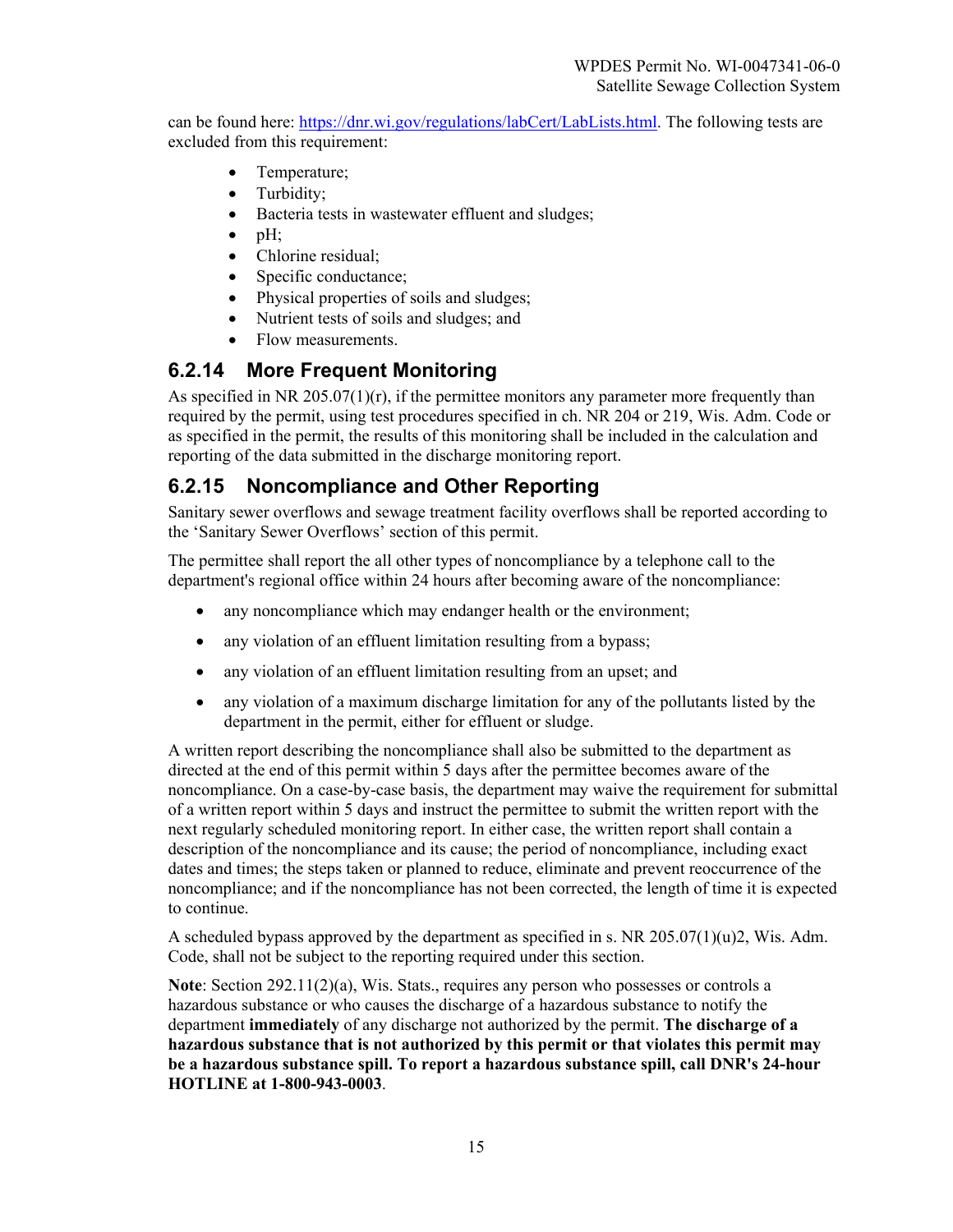#### **6.2.16 Other Information**

Where the permittee becomes aware that it failed to submit any relevant facts in a notice of intent or submitted incorrect information in a notice of intent or in any report to the department, it shall promptly submit such facts or correct information to the department.

### **6.2.17 Permit as Enforcement Shield**

Compliance with a permit during its term constitutes compliance for purposes of enforcement with 33 USC 1311, 1312, 1316, 1317, 1328, and 1345 (a) and (b), except for any toxic effluent standard or prohibition, and standards for sewage sludge use or disposal. If a new or revised toxic effluent standard or toxic prohibition becomes effective during the term of the permit, the permittee may be subject to enforcement action if the discharge exceeds the new or revised effluent standard for the toxic pollutant even though the discharge is in compliance with the existing permit. The permittee may also be subject to enforcement action standards for sewage sludge use or disposal. However, a permit may be modified, revoked and reissued, or terminated during its term for cause as set forth in ch. 283, Wis. Stats., and ch. NR 203, Wis. Adm. Code.

# **6.2.18 Severability**

The provisions of this permit are severable, and if any provisions of this permit or the application of any provision of this permit to any circumstance, is held invalid, the application of such provision to other circumstances, and the remainder of this permit, shall not be affected thereby.

# **6.3 General Conditions Specific to POTW Permits**

The permittee shall comply with the following general conditions for POTW permits.

#### **6.3.1 Planned Changes**

All permittees shall provide adequate advance notice to the department of the changes provided below. Written notice shall provide information on the quality and quantity of effluent introduced into the treatment system, and any anticipated impact of the change on the quantity or quality of effluent and sludge to be discharged from the treatment system.

- Any new introduction of pollutants into the treatment system from an indirect discharger which would be subject to s. 283.31, Wis. Stats., if it were directly discharging those pollutants; and
- Any substantial change in the volume or character of pollutants being introduced into the treatment system by a source introducing pollutants into the treatment system at the time of permit issuance.

# **6.3.2 Prohibited Wastes**

Under no circumstances may the introduction of wastes prohibited by s.NR 211.10, Wis. Adm. Code, be allowed into the waste treatment system. Prohibited wastes include those:

- Which create a fire or explosion hazard in the treatment work;
- Which will cause corrosive structural damage to the treatment work;
- Solid or viscous substances in amounts which cause obstructions to the flow in sewers or interference with the proper operation of the treatment work;
- Wastewaters at a flow rate or pollutant loading which are excessive over relatively short time periods so as to cause a loss of treatment efficiency; and
- Changes in discharge volume or composition from contributing industries which overload the treatment works or cause a loss of treatment efficiency.